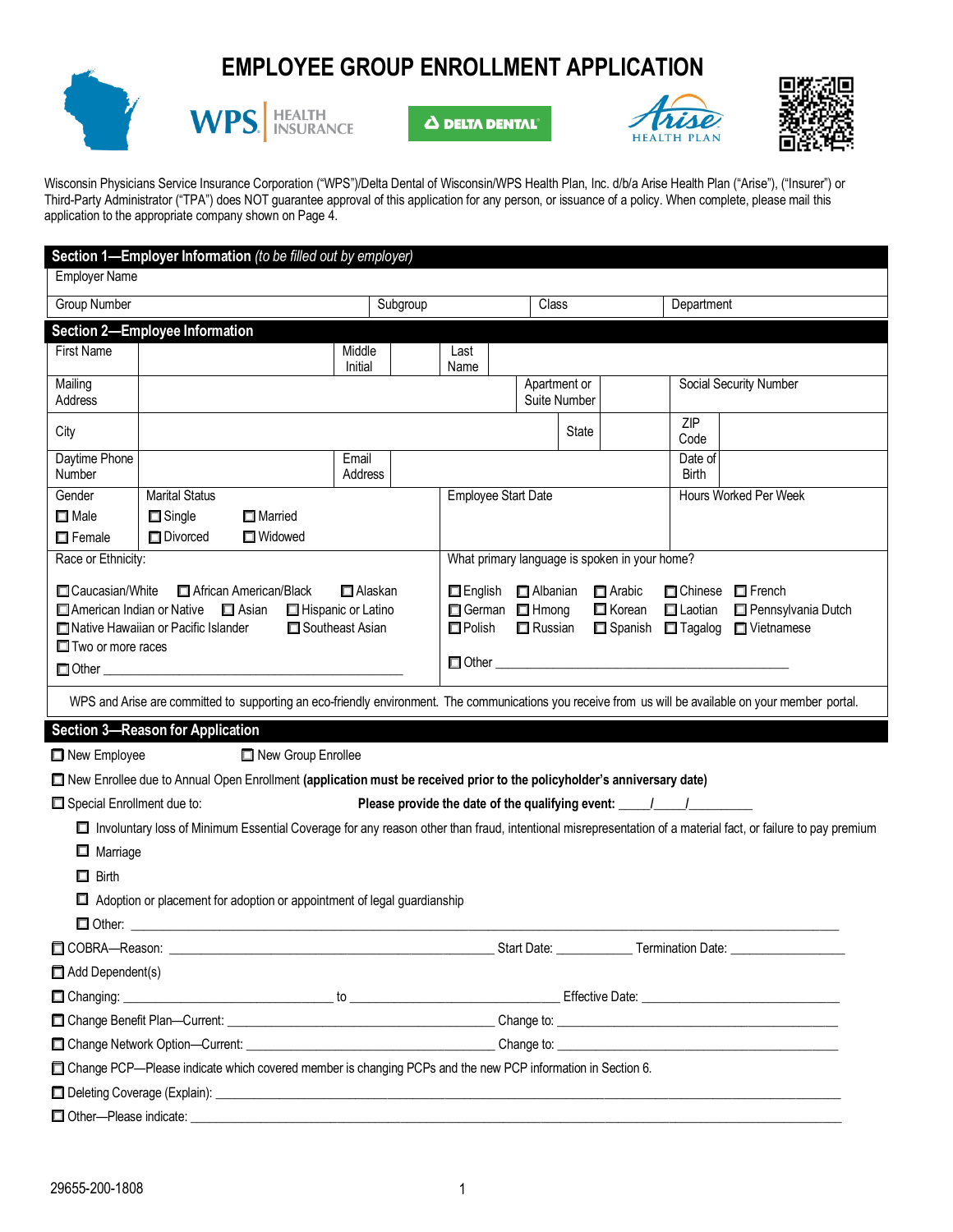| Section 4-Type of Coverage Requested |                      |                                       |  |  |  |  |
|--------------------------------------|----------------------|---------------------------------------|--|--|--|--|
| <b>Type of Coverage</b>              | <b>Applying For</b>  | <b>Waiving/Declining Coverage For</b> |  |  |  |  |
| <b>Group Medical Coverage</b>        | $\Box$ Myself        | $\Box$ Myself                         |  |  |  |  |
| $\square$ WPS                        | $\Box$ My Spouse     | $\Box$ My Spouse                      |  |  |  |  |
| $\square$ Arise                      | $\Box$ My Dependents | $\Box$ My Dependents                  |  |  |  |  |
| Group Dental Coverage                | $\Box$ Myself        | $\Box$ Myself                         |  |  |  |  |
| $\Box$ Dental PPO                    | $\Box$ My Spouse     | $\Box$ My Spouse                      |  |  |  |  |
| (Underwritten by Delta Dental)       | $\Box$ My Dependents | $\Box$ My Dependents                  |  |  |  |  |

#### **Section 5—Applicant Enrollment Information**

Please complete the following for all family members who are applying for coverage. If additional space is needed, please attach a separate sheet with completed information.

|       | Dependent Name | Sex                             | Social Security Number | Relationship to Applicant | Date of Birth |
|-------|----------------|---------------------------------|------------------------|---------------------------|---------------|
| First | MI             | $\square$ Male<br>$\Box$ Female |                        |                           |               |
| Last  |                |                                 |                        |                           |               |
| First | M <sub>l</sub> | $\Box$ Male                     |                        |                           |               |
| Last  |                | $\Box$ Female                   |                        |                           |               |
| First | MI             | $\Box$ Male                     |                        |                           |               |
| Last  |                | $\Box$ Female                   |                        |                           |               |
| First | MI             | $\Box$ Male                     |                        |                           |               |
| Last  |                | $\Box$ Female                   |                        |                           |               |
| First | MI             | $\Box$ Male<br>$\Box$ Female    |                        |                           |               |
| Last  |                |                                 |                        |                           |               |

#### **Section 6—Information Regarding Primary Care Practitioners—For Arise Health Plan Only**

Please select a Primary Care Practitioner (PCP) for yourself, your spouse, and each dependent who is applying for coverage. If additional space is needed, please attach a separate sheet with completed information.

| Last Name | First Name | MI | <b>Primary Care Practitioner</b> | Clinic | Location |
|-----------|------------|----|----------------------------------|--------|----------|
|           |            |    |                                  |        |          |
|           |            |    |                                  |        |          |
|           |            |    |                                  |        |          |
|           |            |    |                                  |        |          |

### **Section 7—Information Regarding Other Health Coverage and Medicare**

Does any person applying for coverage currently have other individual or group health coverage?  $\square$  Yes  $\square$  No If yes, please provide coverage information below. If additional space is needed, please attach a separate sheet with completed information.

| Policyholder Information                         | Name, Address, and Phone Number of<br>Insurance Company/Plan Type | Policy Number | Type of<br>Coverage            | <b>Effective Date of Coverage</b>                              |
|--------------------------------------------------|-------------------------------------------------------------------|---------------|--------------------------------|----------------------------------------------------------------|
| Name:                                            |                                                                   |               | $\Box$ Single<br>$\Box$ Family |                                                                |
| $\Box$ Employee $\Box$ Spouse<br>Date of Birth:  |                                                                   |               | $\Box$ COBRA                   | <b>COBRA Effective Date:</b><br><b>COBRA Termination Date:</b> |
| Name:                                            |                                                                   |               | $\Box$ Single<br>$\Box$ Family |                                                                |
| $\square$ Spouse<br>□ Employee<br>Date of Birth: |                                                                   |               | $\Box$ COBRA                   | <b>COBRA Effective Date:</b><br><b>COBRA Termination Date:</b> |

Are you or any of your family members eligible for Medicare?  $\Box$  Yes  $\Box$  No If yes, please complete the following or attach a copy of your Medicare card. Name of person covered by Medicare: \_\_\_\_\_\_\_\_\_\_\_\_\_\_\_\_\_\_\_\_\_\_\_\_\_\_\_\_\_\_\_\_\_\_\_\_ Medicare Card Number: \_\_\_\_\_\_\_\_\_\_\_\_\_\_\_\_\_\_\_\_\_\_\_\_\_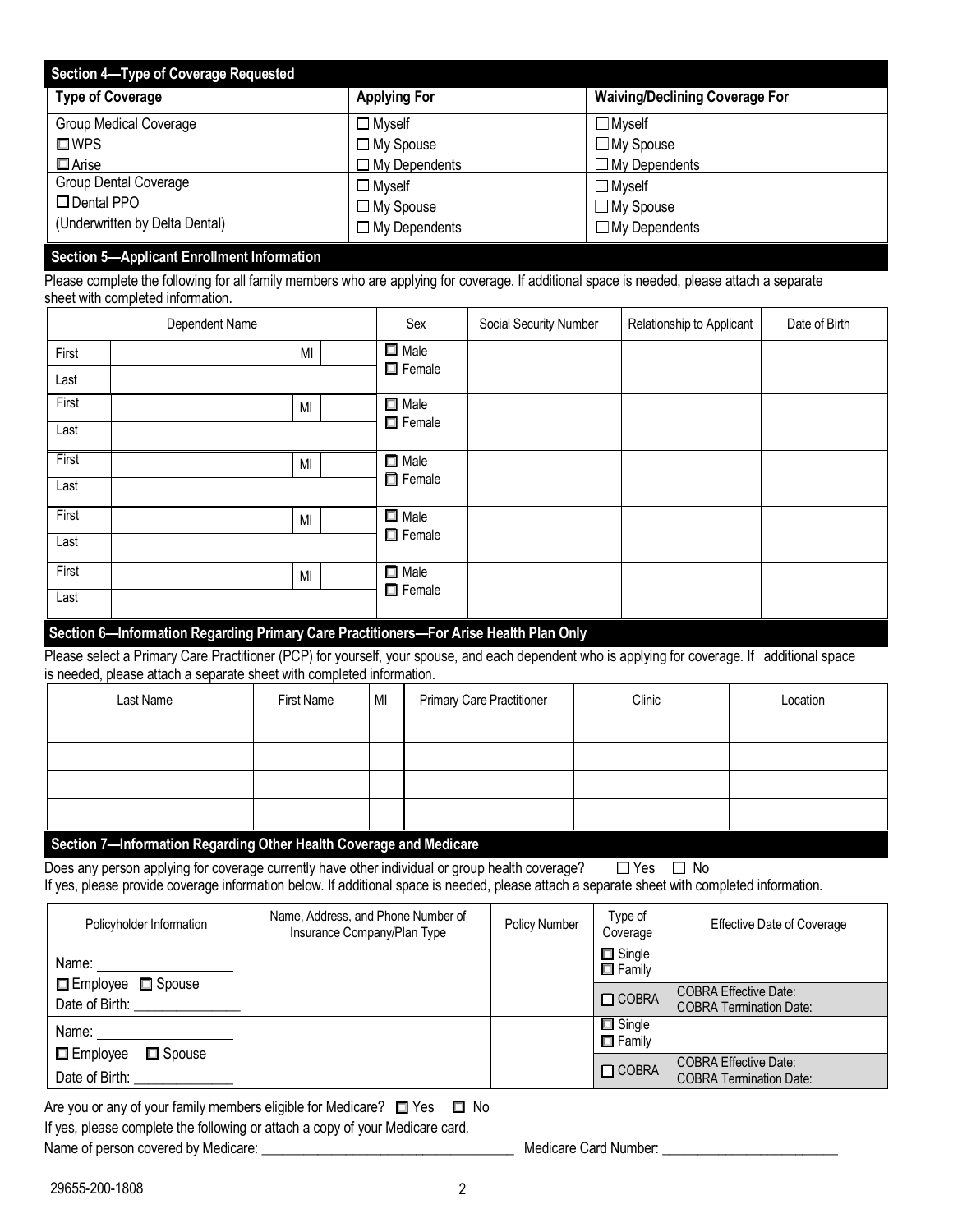| Is Medicare eligibility due to:  |  |
|----------------------------------|--|
| $\Gamma$ ffootive Detect Dest As |  |

## **Section 8—Health Coverage Waiver**

If anyone named on this application is waiving or declining any coverage, please provide his/her name and check the reason he/she is waiving/declining:

Name(s) of person(s) waiving/declining:

 $\Box$  I am covered or will be covered under another plan that is not sponsored by my employer.

 $\Box$  My dependents are covered or will be covered under another plan that is not sponsored by my employer.

q Other\_\_\_\_\_\_\_\_\_\_\_\_\_\_\_\_\_\_\_\_\_\_\_\_\_\_\_\_\_\_\_\_\_\_\_\_\_\_\_\_\_\_\_\_\_\_\_\_\_\_\_\_\_\_\_\_\_\_\_\_\_\_\_\_\_\_\_\_\_\_\_\_\_\_\_\_\_\_\_\_\_\_\_\_\_\_\_\_\_\_\_\_\_\_\_\_\_\_\_\_\_\_\_\_\_\_

**Waiver:** I certify that I have been given the opportunity to apply for group coverage and decline to enroll as indicated on behalf of me and/or my dependents. I understand that by signing this waiver, I and/or my dependents forfeit the right to coverage.

I understand that if I am declining enrollment for myself or my dependents (including my spouse) because of other health coverage, I may in the future be able to enroll myself or my dependents in this plan, provided that I request enrollment within 31 days after my coverage ends. In addition, if I have a new dependent as a result of marriage, birth, adoption, or placement for adoption, I understand that I may be able to enroll myself and my dependents provided that I request enrollment within 31 days after the marriage, birth, or adoption. I further understand that, other than these qualifying events, if this form is submitted after the enrollment period, I cannot enroll until the next annual enrollment period, if applicable.

| <b>SIGNATURE OF EMPLOYEE</b><br>frequired if waiving<br>i coverage: | PRINT NAME | DA. |
|---------------------------------------------------------------------|------------|-----|

# **Section 9—Notice of Special Enrollment Rights for Health Coverage**

If you are declining enrollment for yourself or your dependents (including your spouse) because of other health insurance or group health plan coverage, you may be able to enroll yourself and your dependents in this plan if you or your dependents lose coverage (or if the employer stopped contributing toward you or your dependent's other coverage).

Loss of coverage events include, but are not limited to: (a) the person no longer lives, resides, or works within his or her HMO service area, the HMO does not provide coverage for that reason, and there is no other coverage under the plan for the individual; (b) a dependent loses dependent status because he or she attains a particular age; (c) the plan no longer offers any benefits to a class of similarly situated individuals (such as if the plan terminates coverage for all part-time workers); and (d) a benefit package option terminates or the issuer stops operating in the group market.

However, you must request enrollment within 31 days (or 60 days for Medicaid eligibility, birth, or adoption of a child) after you or your dependent's other coverage ends (or after the employer stops contributing toward the other coverage).

In addition, if you have a new dependent as a result of marriage, birth, adoption, or placement for adoption, you may be able to enroll yourself and other dependents. However, you must request enrollment within 31 days after the marriage, birth, adoption, or placement for adoption.

**This notice is for informational purposes only and is informing you of your special enrollment rights.**

# **Section 10—Terms and Conditions**

I hereby enroll for coverage under the insurance coverage(s) for which I am presently eligible, or for which I may become eligible. I understand and agree that the information obtained by using this Application will be used by Insurer or TPA to determine eligibility for benefits. I, on behalf of myself, my spouse, and my dependent child(ren), if any, named herein, agree to cooperate in providing Insurer or TPA with information needed to process this Application.

If any payroll deductions are required for this coverage, I authorize such deductions from my earnings. I reserve the right to revoke this deduction authorization at any time upon written notice to the employer.

An Application should not be submitted more than 45 days prior to the effective date. This document will become a part of the insurance contract when coverage is approved and issued.

I acknowledge that I have read and completed the entire Application. If I received assistance in reading or completing this Application, I have identified in the space provided below the person(s) who provided me with such assistance. I additionally agree that Insurer or TPA is not liable for any statement, representation, or other information provided to me, my spouse, or my dependent child(ren) that is not expressly contained in a written document provided by Insurer or TPA and signed by an authorized officer of the insurer or TPA. I agree that no insurance will be effective until the date specified by the company on the policy after this application has been accepted. I also understand that if I decline any coverage, future changes in coverage are NOT automatic and may be subject to Insurer or TPA's approval.

Name of Person Providing Assistance (if applicable):